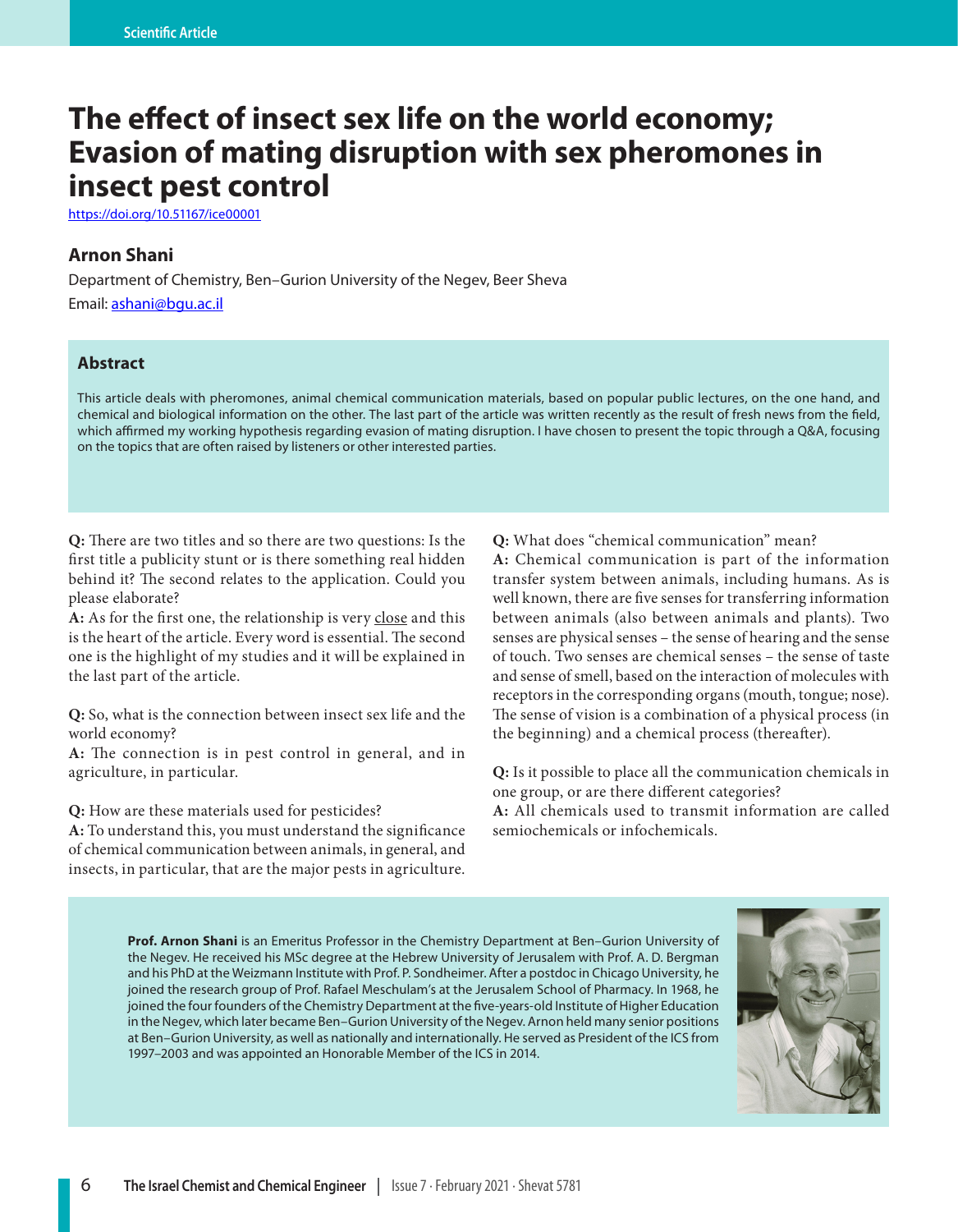**Q:** We know ingredients that are pleasant or repellent, sweet or savory and more flavors. Do they all belong to this category? **A:** We will first distinguish between taste and smell (sometimes there is a connection between the two senses). Flavorings are mainly related to food. The pheromones are odorants and we will focus on them. There are indeed different groups of such substances, but we will distinguish between chemicals used by individuals of the same biological species and those used for communication between individuals of different species. The chemicals in the second group are called allelochemicals and we will not deal with them in this article. The chemicals in the first group are *pheromones* [1]. These are a secreted or excreted chemical factor that triggers a social response in members of the same species, resulting in a change in their development or behavior. The term pheromone derives from two Greek words: pherein – to carry, and hormone.

**Q:** I see that the word hormone appears in the concept of pheromone. What is the connection?

**A:** Both pheromones and hormones are chemical "messengers", that is, secretions that transmit information or instructions to living systems. However, the hormones are in vivo communicating substances, that is, between organs in the same living body, while the pheromones are in vitro communicating substances, between different individuals of the same biological species.

**Q:** You consistently mention pheromones in the plural. What is the reason for this?

**A:** The information that needs to be transferred between individuals is vast and diverse, and in order to distinguish between types of information and their purpose, there is a need for a number of pheromones, different from one another, to transfer the appropriate information for a particular action. We define pheromones in various roles, for example:

**Alarm pheromone** – warns individuals in the population of imminent danger;

**Aggregation pheromone** – gathers the whole population (males and females) together whether for roaming (like locusts) or for finding food;

**Territory pheromone** – marks a living area (most commonly found in mammals, such as dogs and large carnivores);

**Sex pheromone** – attracts a mate for mating and fertilization purposes. This pheromone, which is most essential for biological existence, is mistakenly considered by many to be the same as all pheromones, and the predominant view is that pheromones are just sex pheromones. Of course, this is not true. We will return to the topic of pheromone specificity, in general, and the sex pheromone in particular.

**Trail pheromone** – marking a trail for various purposes, for example, by ants transporting food to the nest, or when roaming from nest to nest.

**Q:** Wait, is that all or are there more pheromones?

**A:** As I mentioned, there are different and varied messages, so there are more pheromones such as the pheromone of home recognition, the pheromone to prevent laying of eggs, the queen's pheromone (in the hive, for example, to allow the queen to control all the thousands of workers), the pheromone for removing dead bodies (after battles between nests of termites or ants). Undoubtedly, there are other undiscovered pheromones.

**Q:** From what you say, one can understand that pheromones are used for chemical communication between animals. Does the entire animal kingdom use them?

**A:** Yes indeed. As we know today, not only animals but also algae use sexual contact materials for fertilization, as do bacteria and other microorganisms, fish, various sea creatures, insects, spiders, amphibians, reptiles, and of course mammals.

#### **Q:** Do you mean humans too?

**A:** Certainly, there is an effect of chemicals on our behavior, and there may even be a sex pheromone, but the issue is still not definitively "closed" and there are various opinions on the subject. The organ responsible for sensing the sex pheromone in the high mammalian olfactory system probably degenerates in humans, so what remains is a remnant of a system that may have worked in the past. Other senses probably play an important role in the sexual connection of humans. What is clear is that women living together (nuns, student dormitories) within a short period of time begin "coordinating" (synchronizing) their menstrual period (also found in mice). But, let us return to the subject of pheromones and their properties.

**Q:** Indeed, an impressive variety. Do all pheromones have the same or different chemical components?

**A:** This is one of the unique and interesting phenomena – the pheromone is usually a mixture of several substances in a relatively constant ratio (although not uniform between all individuals), and is unique to each species. That is, the number of different molecules, used as pheromone components in one species, could reach ten or even more in several of the pheromones mentioned above.

**Q:** You mention that there are different chemicals. Maybe you can give an example of pheromones?

**A:** The pheromone ingredients are very varied and include substances from different families ranging from saturated hydrocarbons, through unsaturated, chain or ring, long chain alcohols, their acetates, aldehydes, aromatic substances, heterocycles, amino acid esters, steroid derivatives, terpenes, short peptides, and more (see Scheme 1).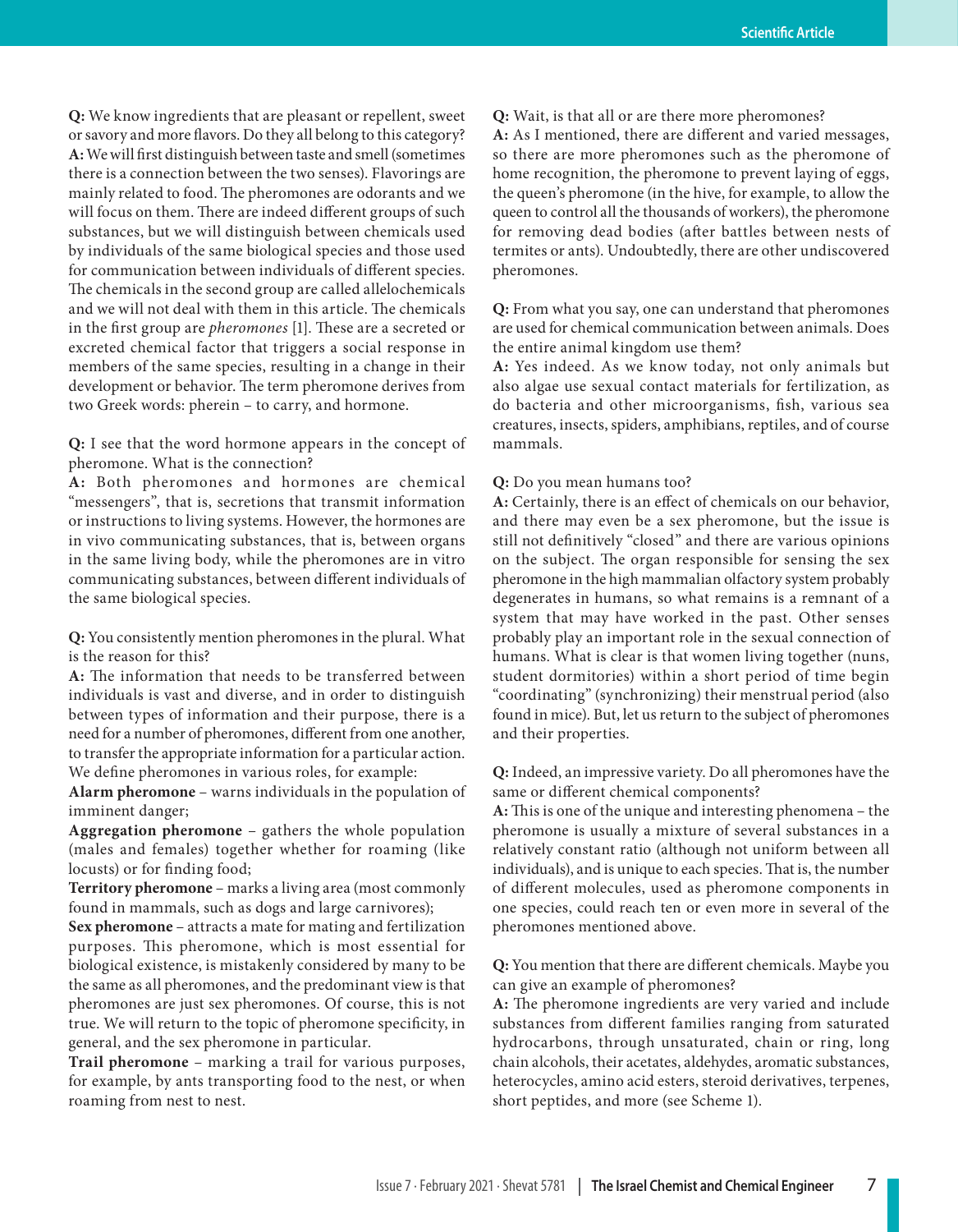



(1R,2S)-(+)-Grandisol

Grandlure, aggregation and sex pheromone released by the male boll weevil (Anthonomous grandis). Ratio: 6 1 2 6



(7R,8S)-(+)-cis-epoxy-2-methyloctadecane

Disparlure, sex pheromone released by the female gypsy moth (Lymantria dispar).



(1R,5S,7R)-(+)-exo-brevicomin (1S,5R)-(-)-frontalin

Aggregation pheromone of the western pine beetle (Dendroctonus brevicomis) released by females (brevicomin), males (frontalin) and the tree (Myrcene).



(Z,E)-9,11-tetradecadienyl acetate Prodlure, the main component of the sex pheromone released by the female Egyptian cotton leafworm (Spodoptera littoralis).





The sex pheromone released by the female Asian elephant



Monomorine I, a component of trail pheromone released by Pharaoh's ant (Monomarium pharonis) and related species.

#### **Q:** What else characterizes pheromones?

**A:** The most important feature is its uniqueness – that is, each biological species has its own pheromones, and they usually do not interfere with or affect other species. This is extremely important in the sex pheromone, to prevent the attraction of mates between different, but closely related species, which could lead to unwanted hybridization. Unlike chemistry, which prefers hybrid orbitals, biology doesn't like hybrids of different species. Thus, even closely related species have their own unique pheromones. This can be seen in Table. 1, where we list the composition of sex pheromones of closely related species. The structure of the chemicals also shows us which molecules are commonly found in the pheromones of moths, which are devastating pests in agriculture.

**Q:** If you are mentioning agriculture, what are the major pests?

**A:** Food crops, industrial crops (cotton), forests for the timber industry – all of these are severely affected by moths (night butterflies), beetles and flies. It is estimated that about one–third of the crop is damaged in the field, and another 10% is damaged in harvesting, packaging and marketing, so that almost half the crops are damaged before reaching the consumer. From now on, I will concentrate on moths and their sex pheromones.

**Table 1.** Different relative composition of sex pheromones in closely related moth species

## **Relative components of the pheromone**

| <b>The biological</b><br>species | $cis-11-$<br>$C_{14}$ OAc         | $trans-11-$<br>$C_{14}$ OAc | $cis-9-$<br>$C_{14}$ OAc                | $C_{12}$ OAc |
|----------------------------------|-----------------------------------|-----------------------------|-----------------------------------------|--------------|
| Archips agryrospilus             | 60                                | 40                          | 4                                       | 200          |
| Archips mortaunus                | 90                                | 10                          | 1                                       | 200          |
|                                  |                                   |                             |                                         |              |
|                                  | $(cis, cis) - 7, 11 - C_{16}$ OAc |                             | $(cis, trans) - 7,11 -$<br>$C_{16}$ OAc |              |
| Pectinophora<br>gossypiella      | 1                                 |                             |                                         |              |
| Pectinophora endema              | 1                                 |                             | 0.5                                     |              |
| Pectinophora<br>scutigera        | 1                                 |                             | 0.1                                     |              |

#### **Q:** Why moths?

**A:** For several reasons: First, the larvae of the moths are the most severe pests and they have developed significant resistance to conventional pesticides (organochlorines such as DDT), organophosphates (such as parathion), carbamates, pyrethroids, nicotinoids and more.

Second, sex pheromone components in moths belong to a well–defined and relatively easy group of chemicals: derivatives of fatty acids i.e., alcohols with a chain length of 10 to 18 carbon atoms with one, two or three double bonds in cis and trans configurations at different locations along the chain length, and acetates and aldehydes derived from these alcohols. There are of course other derivatives, such as epoxides. Third, it is relatively easy to grow these insects in the laboratory, enabling continuous research throughout the year. For these reasons, it is clear why the number of pheromones currently identified is mainly in this group of insects. If, in the early 1960s (when pheromone research first become popular), the structure and composition of pheromones of only a few moths was known, today more than a thousand are known.

**Q**: What else can be said about moth sex pheromones? **A:** Beyond their uniqueness, their high sensitivity is next in line. Controlled laboratory experiments show that the amount required for a male moth to start looking for a female moth,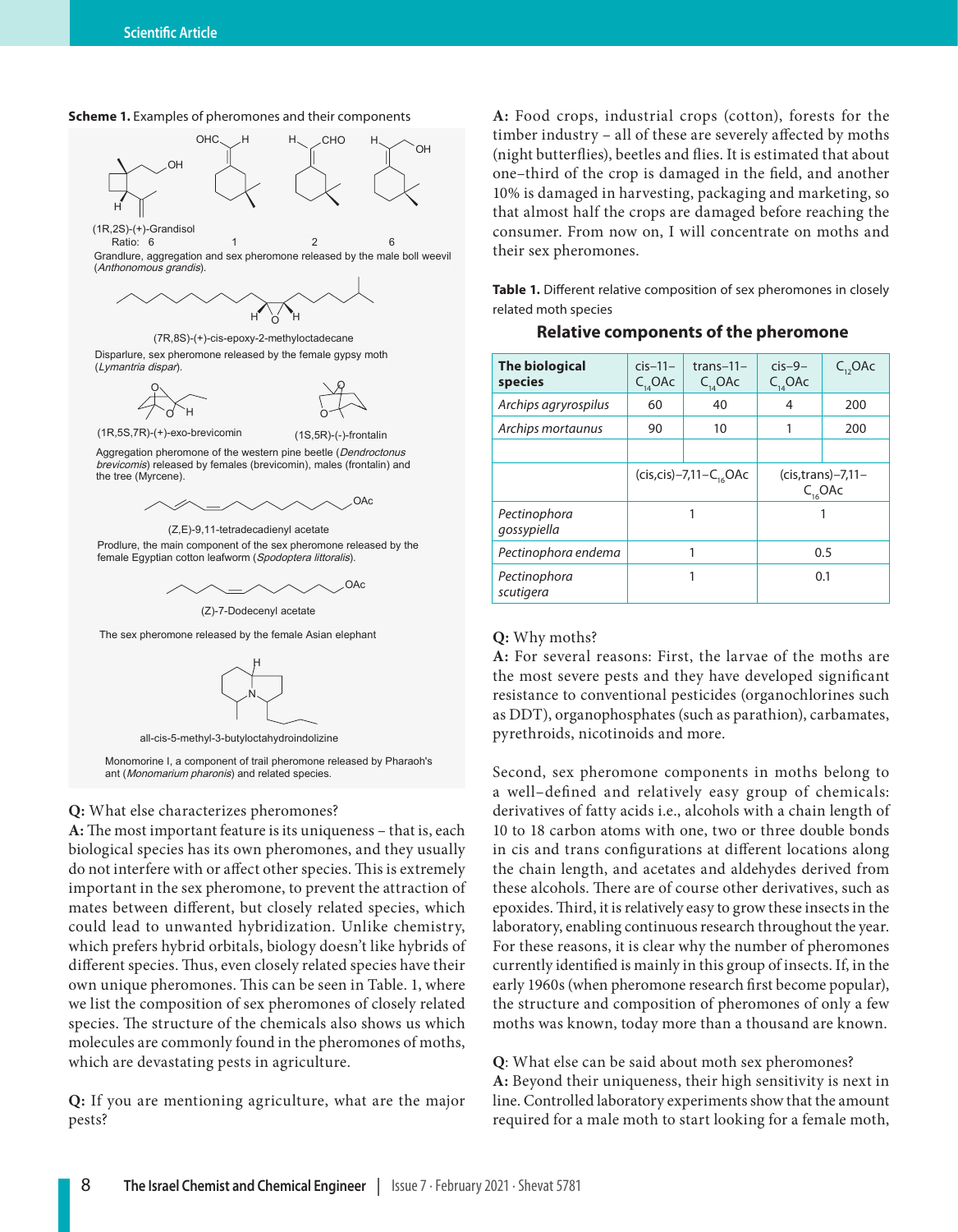which secretes the sex pheromone, is about 10–18 grams per cubic centimeter, which is a few thousand molecules, enough to stimulate the male to sexual attraction and looking for the female. The pheromone produced in the female moth gland turns out to be in the range of nanograms or less. Table 2 summarizes some quantitative data.

| <b>Biological Species</b>   | No. of females | Extracted(mg) | ng/female |
|-----------------------------|----------------|---------------|-----------|
| Almond moth                 | 1,200,000      | 6.1           | 5.08      |
| Indian meal moth            | 335,000        | 0.5           | 1.49      |
| Mediterranean<br>flour moth | 283,000        | 0.8           | 2.83      |
| Tobacco moth                | 1,313          | 0.0024        | 1.83      |

**Table 2.** Quantities of sex pheromone isolated from female moths

The enormous differences in the biological activity of the silkworm moth pheromone isomer series, shown in Table 3, demonstrate the high specificity of the pheromone structure.

**Table 3.** Comparative attraction of sex pheromone in silkworm moth and its isomers

| Tested isomer                                           | Attractivity (µg/ml) |
|---------------------------------------------------------|----------------------|
| Natural pheromone (trans-10, cis-12-<br>hexadecadienol) | $10^{-10}$           |
| Cis-10, cis-12-hexadecadienol                           |                      |
| Cis-10, trans-12-hexadecadienol                         | $10^{-3}$            |
| Trans-10, cis-12-hexadecadienol (synthetic)             | $10^{-12}$           |
| Trans-10, trans-12-hexadecadienol                       | າດດ                  |

Scheme 2 further illustrates the uniqueness of the structure and its effect on biological activity. Extending the hydrocarbon chain by one carbon atom, moving the double bond, changing from cis to trans, or changing the ester group – all severely impair biological activity.

**Scheme 2.** Comparing activity (quality) – male attraction of red banded leaf roller moth to different chemicals



These tiny quantities, which are actually a mixture of a few ingredients, made it difficult to research pheromones at the beginning. The idea of volatile chemicals being used for remote sexual attraction among insects was already known in the 1930s, when moth females in traps were used in Czechoslovakia to attract and detect the harmful moths: the males were attracted to the females so that the farmers knew if the pest was actually in the plantation or in the field, and, if so, in what quantity and in what areas. This method – the monitoring method – is currently widely used in areas of vegetables, cotton fields, orchards, forests and other crops.

**Q:** Why did you note that "these tiny quantities made it difficult for pheromone research to get started"?

**A:** It was not until the 1960s that gas chromatography became practical and widely used in organic chemistry research. Sensitivity was then low and relatively high concentrations were required but, nonetheless, micrograms concentrations could be detected. It was only in the 1980s that the nanogram (or even less) sensitive devices began to appear. In 1988, I measured quantities of pheromone components from one female moth gland that reached  $20-50$  picograms  $(10^{-12})$ grams).

**Q:** I'm sorry to interrupt you, but from when are the pheromones known?

**A:** Only briefly, because I do not want to deviate from the main topic. Well, in the 17th century scientists investigated the behavior of ants and noticed the well–known phenomenon of walking in a food–gathering column, or moving from nest to nest, for example, and assumed that there were components that allow ants to follow one another. Another finding was reported in the 1870s by the French pastor Faber, whose hobby was butterfly breeding. He showed that the antenna of the butterfly is the "smelling" organ and that males are attracted to females for mating. The scientific report on the first identified pheromone, a sex pheromone of the silkworm moth, the silkworm we raised on mulberry leaves when we were children, was published in 1959. Since then, there has been a real surge in pheromone research, ranging from the isolation and characterization of the pheromone components, their synthesis to prove structure and application requirements, studying the pheromone biosynthesis process based on the genetic and hormonal control of the process, the sensing of the pheromone in the antenna and the electrophysiological processes derived from it, the enzymatic metabolism and exclusion of the products from the receptors, and a simple way to apply pheromones in pest control, and all that entails. In these studies, biologists, chemists, ecologists, pesticides production and farmers are all involved.

**Q:** You mentioned the use of pheromones for pest monitoring purposes. What exactly do the traps trap?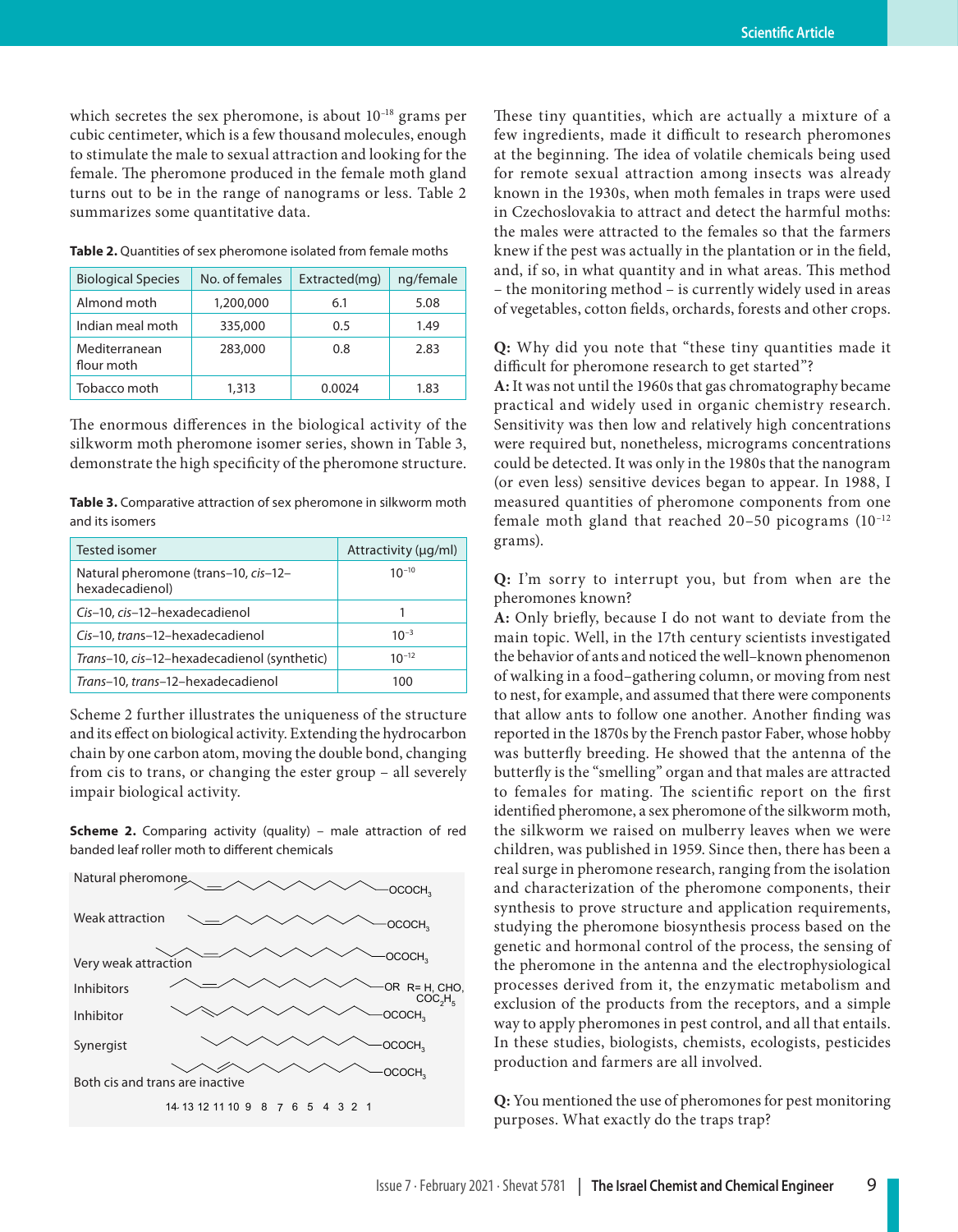**A:** Before answering your question, just a short explanation: As you know, insects usually have four stages in their life cycle: egg, caterpillar, pupa and adult. Such a cycle can be seen in the series of pictures of the beetle Meladera matrida, known in Israel as "Khomeini", which is a species new to science (Figure 1). Usually, the adult is responsible for fertilization and reproduction, so the sex pheromone is secreted by the adult (male or female) to attract the other mate. By monitoring the population of the adult of the specific pest (ensnaring the adults by attracting them with the sex pheromone in traps), one can get crucial information about the size of its population, its spreading in the field and when to treat it. This information answers the big W questions: When, Where, What and hoW much to spray of the pesticide.



**Figure 1.** The life cycle of the beetle Maldera matrida, a new species to science discovered in Israel

## **Q:** How does the adult moth find its mate?

**A:** A change in the amount or concentration of pheromone in the air enables the moth to locate the pheromone source. A female moth that secretes the sex pheromone protrudes from the end of her abdomen (where the tiny pheromone gland is located, sub–mm in size, which produces and secretes the pheromone), so that wind and air currents absorb the pheromone components and transport them. Using the antenna, the pheromone molecules are detected and the male begins to fly upwind, against the airflow, and feels a growing concentration of pheromone in the air. To make sure, they fly in a zig–zag track, and sense the concentration changes in the air at varying altitudes. One can describe this flight as conical with the apex pointing at the source, where the pheromone originated, tens and hundreds of meters away. In this way, they navigate their path until they reach the source and find the female calling them.

**Q:** If I understood correctly, disruption of the pheromone concentration in air could interfere with the male locating the female.

**A:** Great point. Indeed, the effective way of damaging the chemical communication between males and females is by artificial "saturation", relative to the pheromone concentration in the air. I shall come to this later.

**Q:** Is that why both the first and the second titles of the article are as shown above?

**A:** Indeed, it is. The component of sex life is already clear, and the economic component stems from the fact that pesticides to control insects (insecticides) are used every year at a cost of \$8–10 billion. Millions of tons of these materials are sprayed in fields, orchards and forests each year. We breathe and eat these harmful pesticides that contaminate the environment, harm natural enemies and beneficial insects, and undermine biological equilibrium. Most of all, the pests develop resistance to these insecticides. This resistance reduces the effectiveness of the materials, necessitating a constant search for new and effective materials (in many cases toxicity also increases). This open–ended research process requires the investment of hundreds of millions of dollars to introduce one new pesticide into the market after ten years of research and examination of about 15,000 new chemicals. The result is that the number of new chemicals entering the field every year is decreasing. In addition, governments and environmental authorities mandate a reduction in the use of toxic pesticides. These have all led to the advanced approach of integrated pest management (IPM), or integrated protection, which employs all means to protect the crop from pests. In this power game, the pheromones have a wide range of possible applications, and some of them are already in use.

**Q:** It is now clear to me that there is no advertising trick here and there is a reason for every word. We will now return to the pheromone topic. You cited the "confusion" method as a way of pest control. Can you expand?

**A:** Remember, the male locates the calling female according to the change of concentrations in the air. If we create a state in which the concentration in the air is uniform and constant, and higher than the natural concentration that results from its spread by the female (as established in moths), the males will not be able to locate the pheromone source and will not know where to fly and look for the females.

### **Q:** It sounds very simple.

**A:** True, like many ingenious things that are simple, so is "confusion." Properly applying and releasing enough sex pheromone of a specific moth, seems to prevent sexual encounter between the mates, and the level of interference in communication reaches about 98–99%, which means almost complete prevention of fertilization. The result is that the amount of fertilized eggs laid in the field is extremely low and the level of pest population in the next generation is extremely low, and the level of damage to the crop is low as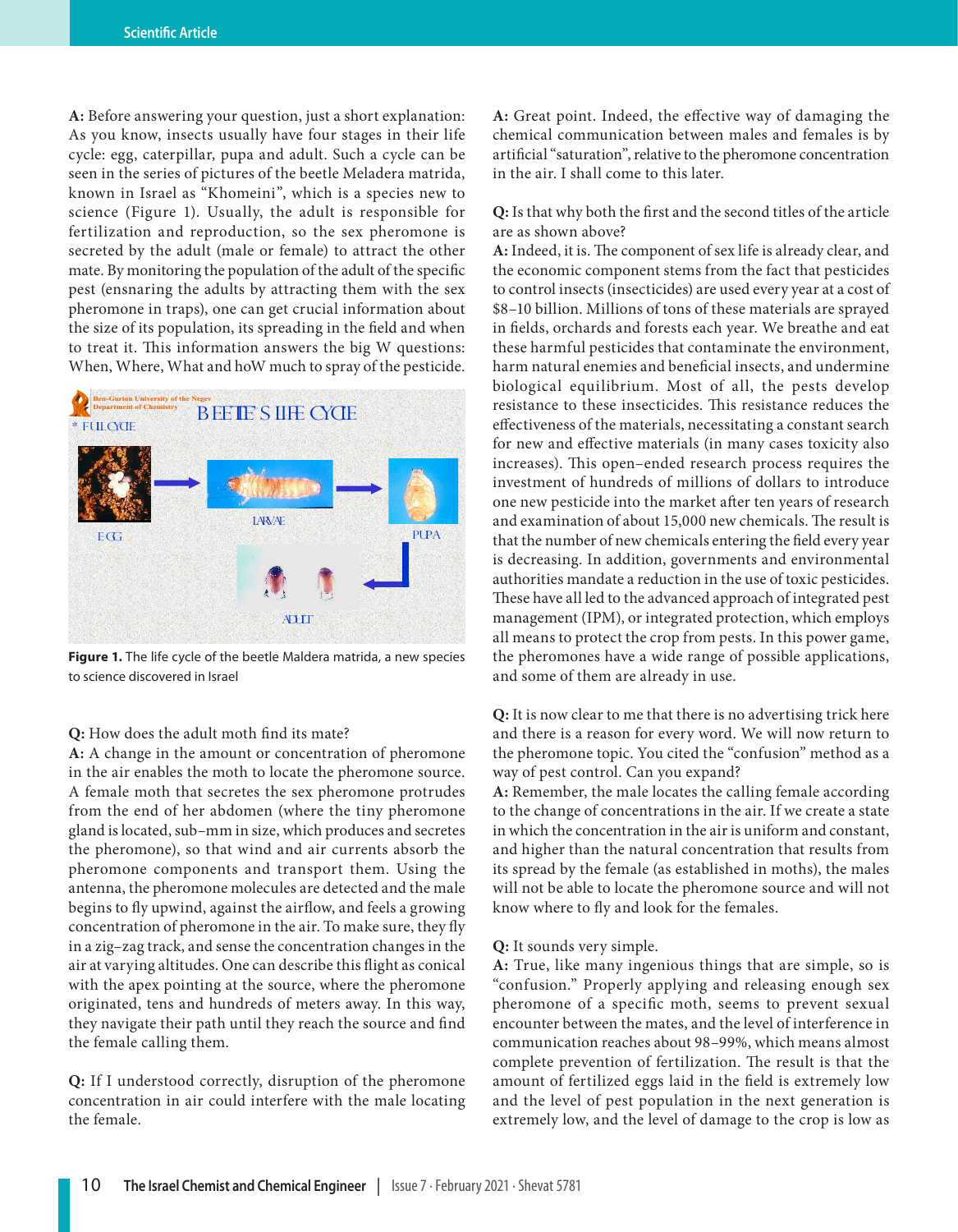well. This allows the farmer not to spray pesticides (or very little), because the expense of spraying is higher than the damage caused by the pest.

**Q:** That sounds nice, but what is the cost of applying the pheromone preparation in the field?

**A:** Calculations and actual testing by the farmers show that the cost of the pheromone preparations is the same as the cost of pesticides, so it is economically worthwhile. In addition, there are farmers who are interested in organic farming, without using pesticides, even if the cost is higher, because the value of "green" produce is higher. Thus, from every angle, the method is affordable. If we add the environmental aspects then it is important to apply pheromones in pest control.

**Q:** Are there any other benefits of pheromones that you don't mention?

**A:** The most convenient way is to present the properties of the pheromones versus those of conventional chemical pesticides, as we see in Table 4. If we go through each section, individually, we can find the benefits and differences and answer them.

**Table 4.** Characteristics of pest control based on insect sex pheromone compared with conventional insecticides

| Pheromones                                                                                                   | Insecticides                                                                         |
|--------------------------------------------------------------------------------------------------------------|--------------------------------------------------------------------------------------|
| Selectively eliminate harmful<br>insects                                                                     | Eliminate insects non-<br>selectively                                                |
| Do not disrupt biological<br>equilibrium<br>(partial elimination)                                            | Disrupt biological equilibrium<br>(eliminate most insects)                           |
| Do not pollute the<br>environment                                                                            | Cause severe environmental<br>pollution                                              |
| Nontoxic                                                                                                     | Toxic to man and other animals                                                       |
| Unstable, decompose in the<br>field                                                                          | Some are extremely stable                                                            |
| No resistance mechanism<br>observed since this would lead<br>to suicide. Insects may develop<br>evasion.     | Lead to development of<br>resistance                                                 |
| Minute amounts required;<br>dose for attraction of a single<br>insect 10 <sup>-18</sup> -10 <sup>-15</sup> q | Very large amounts needed;<br>dose for elimination of a single<br>insect $10^{-6}$ q |
| Development moderately<br>expensive                                                                          | Development very costly                                                              |

**Q:** I see that you indicate that "resistance" is unlikely to develop and emphasize that this is a "suicide" act. What does that mean?

**A:** In order to explain the topic, which is very basic in science, it is necessary to understand that the resistance to sex pheromones means that no attraction between the mates will occur. Instead, the insects will find a way to evade the effect of "excess" pheromones. We know that every action in nature draws a response, not only in physics but also in all life processes and environmental factors.

If we focus on pesticides for insect control (including anti– bacterial and drugs included in this explanation), which are actually poisonous substances to the living organism, we know that over the years (usually within 5–6 years), a pest population develops resistance and is no longer affected by the pesticide. The process or mechanism employed is based on the insect's biochemical–enzyme ability to neutralize pesticides or remove them from its body before experiencing its toxic action. This property, which is the result of an organism's individual mutation, is passed on to future generations, thus developing a poison–resistant population. In other words, the living body fights the external poisonous chemicals and prevents its destructive activity. This is natural selection in which individuals survive by adapting to changing environmental conditions.

Unlike all pesticide and other pest–control approaches, pheromones are essential ingredients for animals, in general, and insects in particular. Most important of all is the sex pheromone, without which there is no sexual mating between the mates, no fertilization and no next generation. Therefore, no resistance to the pheromone can develop. The reaction would probably consist of evading the impossibility of chemical communication by interfering with communication – mating disruption ("confusion"). In other words, by "confusion" we will cause the insects to try to "call" the other mate, but "look for" mechanisms to overcome the communication problem.

I propose to call this process evasion (rather than resistance), because there is no resistance here in the conventional sense of the word, as described above, so the different processes must be distinguished.

**Q:** What does this mean in terms of chemistry and biology? **A:** We know that pheromones are usually a mixture of chemicals and the amount produced by the female is in nanograms. That is, there are two noteworthy factors here – the quantity and the quality, that is, the amount of pheromone produced by the female and/or the relative composition of the pheromone components.

**Q:** Do you mean to say that females can affect quantity and quality?

**A:** In principle yes, although not consciously, of course. We know that there is no complete uniformity in the quantity and composition of the pheromone among all females of the same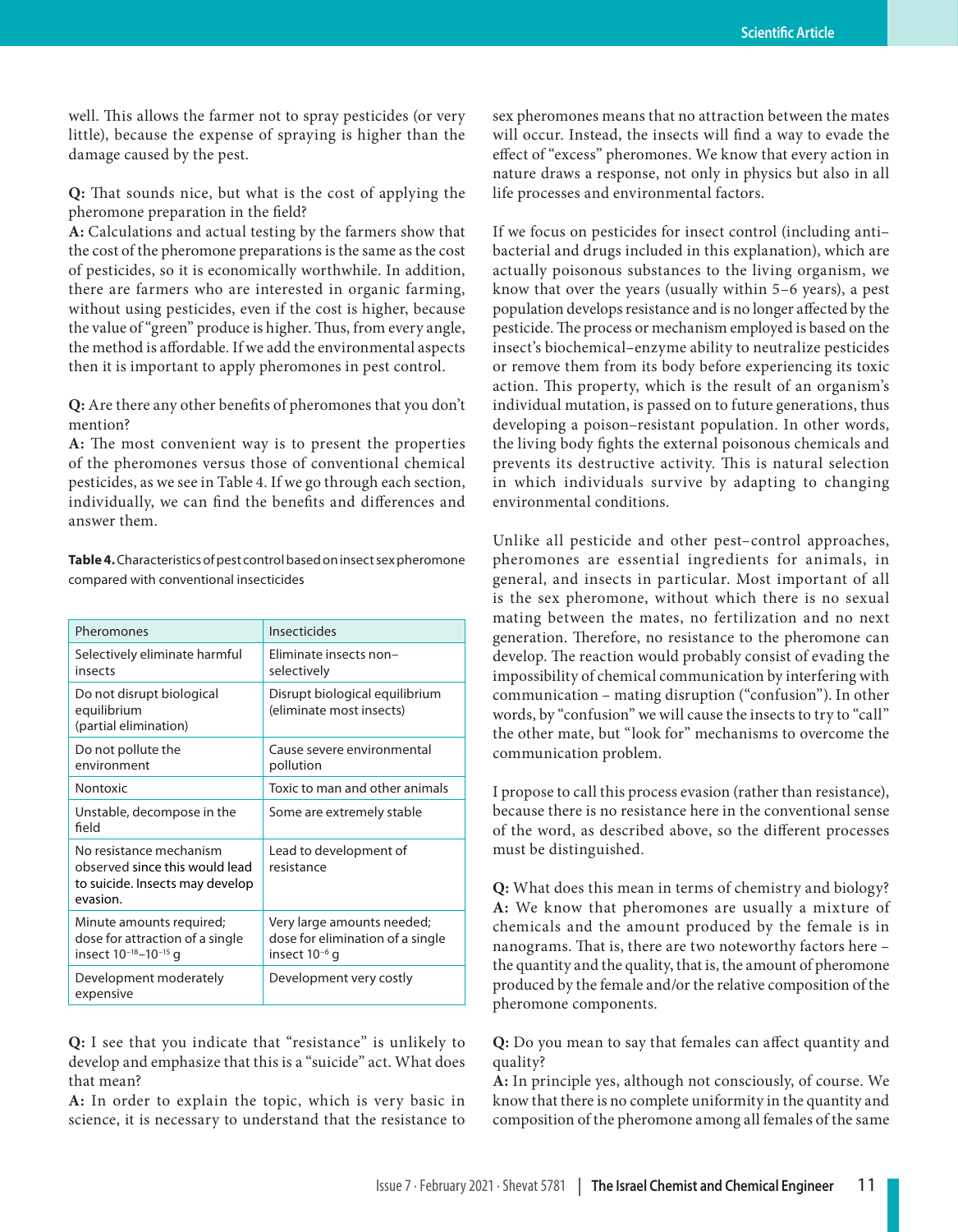species. Moreover, different populations of the same biological species, located in different regions of the world, have different compositions, yet are still capable of transmitting genetic properties and reproduction. This situation can be seen as the beginning of the emergence of new species – speciation – a gradual variation in the pheromone composition, which will eventually lead to the termination of chemical linkage between the mates in the different populations, hence the termination of fertilization and the transmission of genetic code. This is the result of geographical isolation, which is known as a major cause for the emergence of new species.

**Q:** What's the connection of these things to our topic?

**A:** The connection is close as we can see right away. Remember, the "confusion" method is based on atmospheric saturation (relative to the natural concentration, of course) in the pheromone, so that the uniformity of the pheromone concentration in the air prevents the males from locating the females. Because the amount of pheromone distributed into the air differs among the females, the few females that release a large amount of pheromone into the air have a better chance of being the focus of attraction for males. If those females manage to mate (and we know that there is a certain percentage of success despite the "confusion") the ability to produce more pheromone will pass on their hereditary daughters, and granddaughters and future generations. That is, the "confusion" will cause an increase in the amount of pheromone in the population, as a first step to the pressure we exert on the insect through the pheromone and interference in the chemical communication.

#### **Q:** Can this be proven?

**A:** One way is to check a field where the confusion method was applied and see what happens. Indeed, in cotton fields in the United States, after the "confusion" of the pink bollworm moth (Pectinophora gossypiella) that lasted for 4 years, a 25% increase in pheromone production in females was found. This period corresponds to about 8–10 generations of the moth. A second way is to perform a lab experiment, despite the great differences between lab and field conditions.

#### **Q:** And what did you find?

**A:** After 7–8 generations of "confusion" in the laboratory, the amount of pheromone in females of a confused population was doubled compared to a normal population used as a control. This is clear proof that the "confusion" resulted in a natural selection of those females producing a higher titer of pheromone, while all those poor in pheromone failed to attract males and did not produce offspring. This is an example of the indirect evasion phenomenon mentioned above. There is no resistance here in the common sense, but evasion of the new situation encountered by the confused population. This was the first lab experiment of its kind in the world that demonstrated the possibility of evasion of confusion in terms of quantity [2].

## **Q:** And what about the pheromone composition?

**A:** Here is my working hypothesis. The composition of the pheromone in the population differs among females and, for simplicity, we will focus on the case where there are only two components of the pheromone, and the composition varies in the population. This is described schematically in Figure 2a. The composition applied in the field in confusion is the average composition of the population, and the males are affected and cannot locate the females that release the average composition (Figure 2b). Females with a pheromone composition significantly different from the average composition can still attract those males that respond to these compositions (Figure 2c). Of course, it could be that the average new composition will shift to one side or another without separation to two populations.



**Figure 2.** Schematic description of "confusion" in an insect population that produces a pheromone consisting of two pheromone components and a wide distribution of pheromone composition in the population. The possible result is the elimination of most of the population that responds to the average composition of pheromone applied to confusion and the development of marginalized populations, whose pheromone composition differs significantly from the original composition. Communication in these populations will be weakened considerably, resulting in two subspecies and then two new, though closely related, reproduction isolated species. This process is chemospeciation, which means speciation (appearance of new species) under the influence of chemicals.

## **Q:** Sorry, if the composition is significantly different from the average composition, how do the males react?

**A:** Here it should be emphasized that there must be a match between the males and females regarding the chemical signal transmitted: if the composition is unmatched, chemical contact will stop and be damaged. Therefore, information regarding any change in the composition that the female produces and releases into the air must be transmitted to males (presumably this is done by way of inheritance from parents). In other words, just as females have a wide range of composition, so males have a wide range of sensors to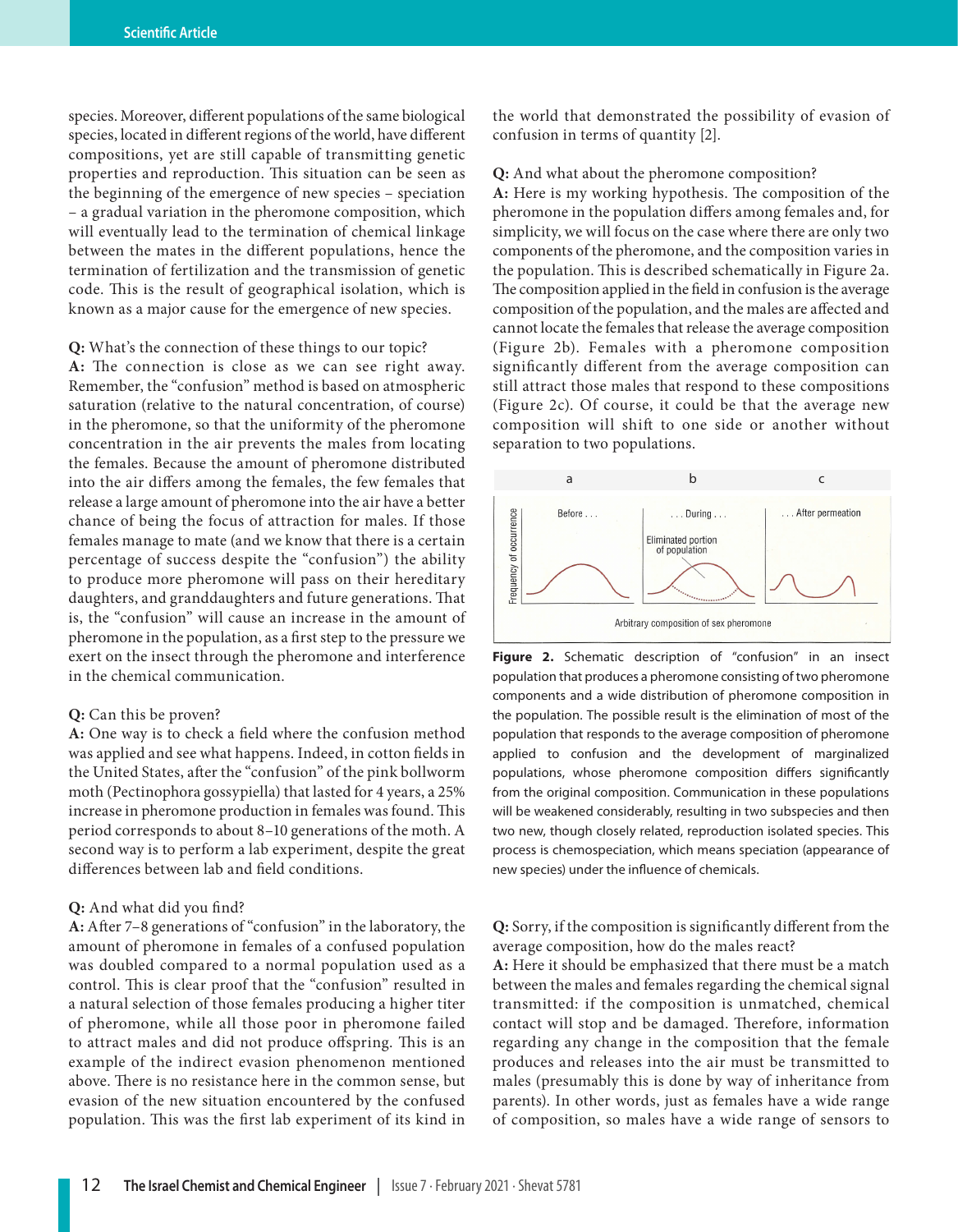recognize and react to this composition. Therefore, only a few males will be able to locate these females, but this is enough to start a process of forming different populations. We see two minor populations present in the original population (Figure 2b). But since there is no vacuum in nature, the drastic reduction in the harmful population will allow these minor populations to develop and reproduce. These groups, as in the case of the geographic isolation I mentioned above, rarely "chat" between them, and their sexual attraction will weaken and disappear. The lack of a sexual encounter means no reproduction, and all that this implies, namely, the emergence of new species. This situation is shown in Figure 2c. I call this process chemospeciation, namely speciation under the influence of chemical factors. One point should be emphasized: The treated area should be large enough and, most important, isolated from other fields to eliminate any gravid females entering and adding more damaging larva and thus negatively affecting the mating disruption.

**Q:** Indeed, an interesting theory, involving work that is innovative. But is it true? Is there evidence of such a process? **A:** In the experiments I performed above, while measuring the amount of pheromone produced by each female individually, I also tested the pheromone composition, but found no change in it. Also, in the field trial, with pink bollworm moth in cotton fields, which I mentioned earlier (25% increase in the amount of pheromone), no change was found in the composition.

#### **Q:** What does the composition mean?

**A:** It means the relative composition, that is, the ratio of pheromone components and this can vary. For example, in the case of two components, an average ratio of 3:1 could also be 2: 1 or 1: 1. If we look at data in Table 1, such differences do indeed appear to exist in nature between closely related species. The more complex process there will be removing or adding a new component to the pheromone. As mentioned above, only males who have inherited the composition information will be able to sense the new composition and locate the females distributing it.

#### **Q:** Is such a process possible?

**A:** From looking at the processes in nature we see that changes occur, and there is no doubt that the proposed process occurs by mutations and natural selection. It turns out that there are rare genes that can be expressed and cause "quantum jumps" in the traits. For example, in the case of a gene recently reported to be responsible for producing a pheromone composition different from the average composition established in the particular moth, this occurred by the addition of another isomer to the pheromone composition. This is an example of being in the same area, without geographical isolation, and is called sympatric speciation, a process whose existence in

nature has been demonstrated many times, contrary to what was thought in the not too distant past.

**Q:** The basic biological meaning is clear, but what does it mean for pest control?

**A:** The result of the evasion process, whether by increasing the amount of pheromone distributed by the females or by a change in the composition, can immediately be traced. We can determine what is changing and act accordingly. If only the quantity is increasing, we can distribute a greater amount of pheromone in the field leading to more effective masking. To determine if the composition has changed, females can be collected from the field and their pheromone composition checked, either as an average or in individual cases, to see what changes have occurred. We can then immediately implement the new composition. Such a test can take several months to a year, resulting in an improved product that can fulfill its purpose in a short period of time. There is no need to synthesize thousands of new materials and test their effectiveness, on the one hand, and we will continue to keep reducing rates and their detrimental effect on animals and the environment, on the other. Thus, in the constant and incessant battle between humans and harmful insects, we will gain the upper hand, always one step ahead to prevent damage to agricultural crops and reduce ecological damage. So far, the "insect's hand" is on top.

**Q:** In conclusion, how do you apply these devices for interfering with the insect and "confusing" the insects in the field?

**A:** For over 30 years, since the pheromones began to be used for "confusion", all the devices are applied manually, whether it is a polyethylene lanyard containing the pheromone, which is released slowly through the cover, or vials, acting in the same manner, multi–layer polymeric preparations, and the like. Characteristic of all these is the need for much manpower during the short period of manual application. This is possible in a small plantation or field area, but not suitable for large areas of tens of thousands of acres or forests. What is needed is a product for the slow release of pheromones that can be sprayed from conventional spray equipment, whether tractor or airplane, and is active in the field for several weeks. So far, unfortunately, there is no such product on the market, mainly because of the high volatility of the pheromones released over a short time. Thus, the efficacy of the slow-release device is not sufficient to control insect pests in fruits and vegetables for human consumption. Cotton is now genetically modified and most cotton fields are planted with resistant plants with almost no damage caused by the main pests.

## **Q:** What does this mean for the future?

**A:** The hope is that in the future, farmers and foresters will not use conventional pesticides at the outset, but will combine